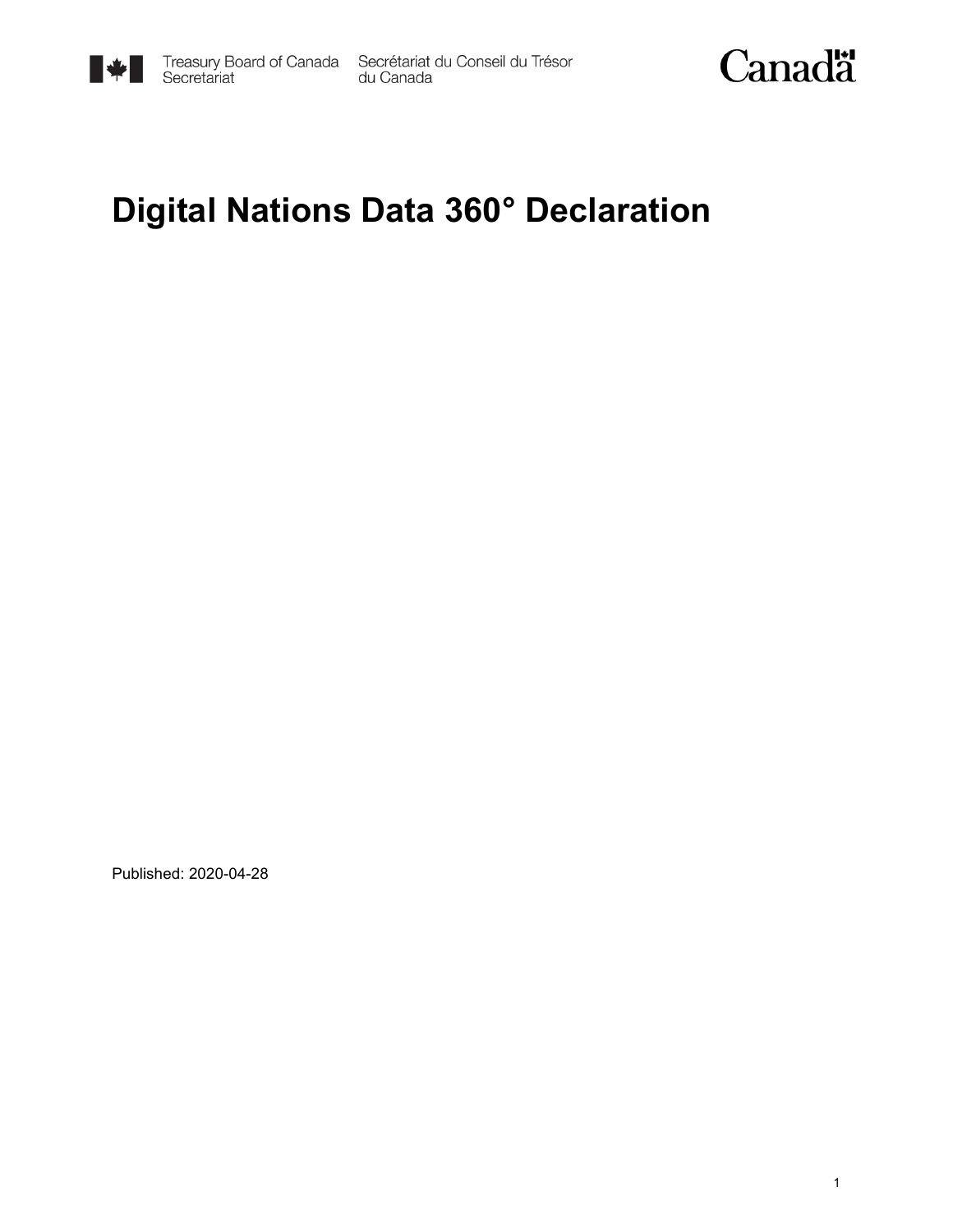© Her Majesty the Queen in Right of Canada, represented by the President of the Treasury Board, 2020

Published by Treasury Board of Canada, Secretariat 90 Elgin, Ottawa, Ontario, K1A 0R5, Canada

Catalogue Number: BT22-228/2020E-PDF ISBN or ISSN: 978-0-660-34684-7

This document is available on the Government of Canada website, [Canada.](https://www.canada.ca/en.html)ca

This document is available in alternative formats upon request.

Aussi offert en français sous le titre : Data 360° Déclaration des Nations numériques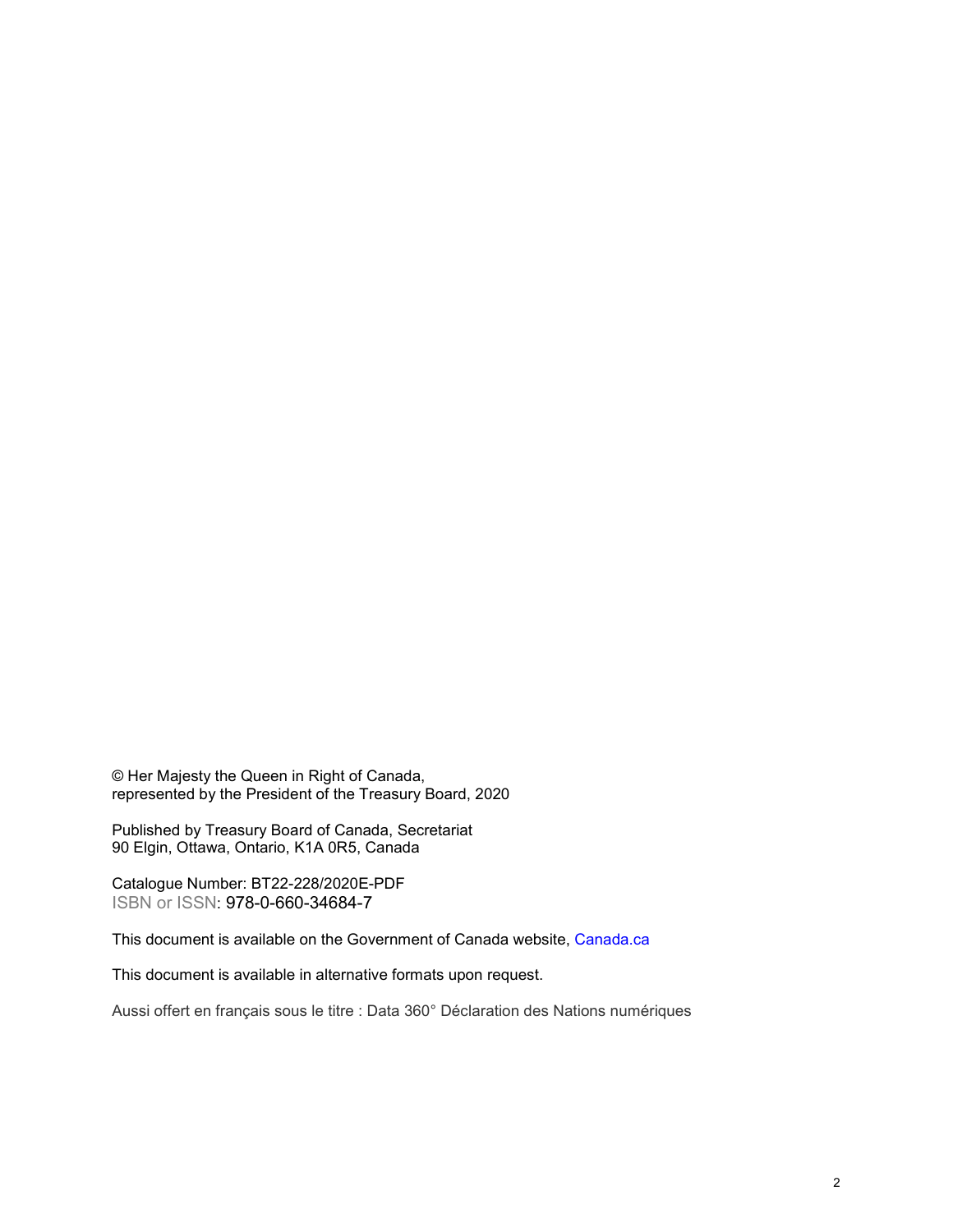

# **Digital Nations Data 360° Declaration**

### **Preamble**

The Digital Nations Data 360° Declaration ("the Declaration") arises through the evolving role of government in the digital era. Governments are generating, collecting and processing an increasing volume of data, resulting in the need to enhance government processes, capacities and governance while ensuring appropriate protection of the rights of individuals.

Rooted in the principles of the Digital Nations Charter, the Declaration lays out a common data vision on how governments create, collect, manage, govern, share and use data, with the aim of improving service delivery, better informing decision-making, enhancing operations, promoting innovative research and development, and fostering trust through transparency and accountability. This vision emphasizes the need for a holistic view of data management.

Members of the Digital Nations recognise and affirm the common data vision and data principles laid out in the Declaration, and will work together fostering collaboration, sharing challenges, and identifying areas for active cooperation (where practical and feasible).

## **Common Data Vision**

We recognise data as an asset that forms the foundation of digital government in the 21st century. We should strive to use data for the public good.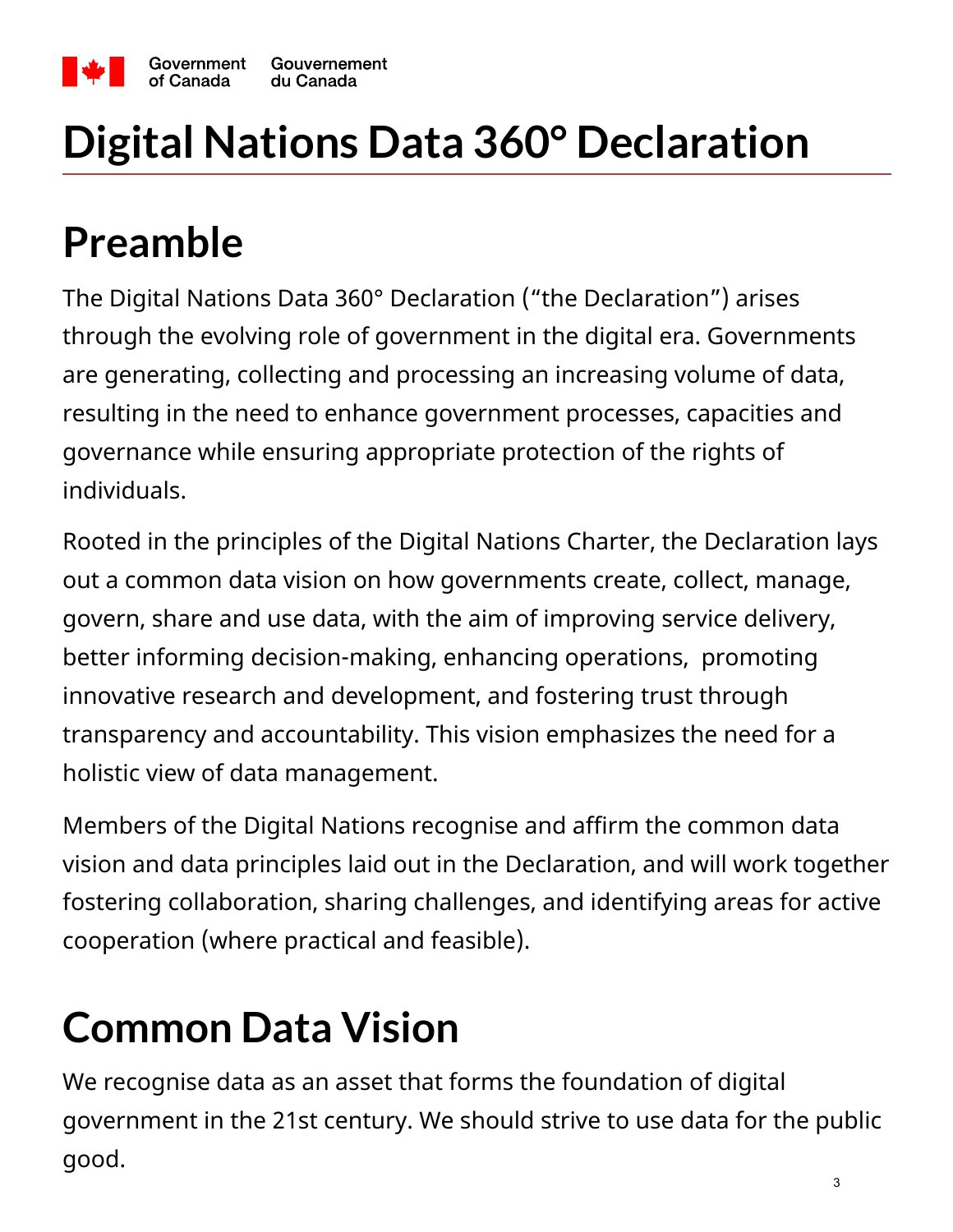We recognise the potential for data to enable new forms of interaction between citizens and the state and to drive innovation in service delivery, dynamic evidence-based policy making, and public sector efficiencies. We also recognise that human rights, ethics and accountability must be fully considered in the development of data.

We recognise the critical role of data in addressing economic, social, political and environmental challenges, and the use of data as an enabler of economic prosperity and development as well as social well-being. We recognise the importance of human centric data governance and the harm that could come to individuals from the compromise of personal data, and will ensure to apply appropriate security and privacy mechanisms to avoid it.

We aim to promote international policy discussions to harness the full potential of data for the public good and ensure that considerations such as public trust, privacy, security and innovation are balanced for a sustainable data future. We recognise the importance of supporting data owners in identifying new and innovative public data services that can be shared and used by several countries.

## **Data Principles**

**Accessibility:** We will seek to make data assets accessible and discoverable, where appropriate, in order to help unlock their full value.

**Human Rights, Ethics and Accountability:** We will seek to ensure that data is responsibly, legally and sustainably collected, managed, governed and used, consistent with human rights, including in the context of